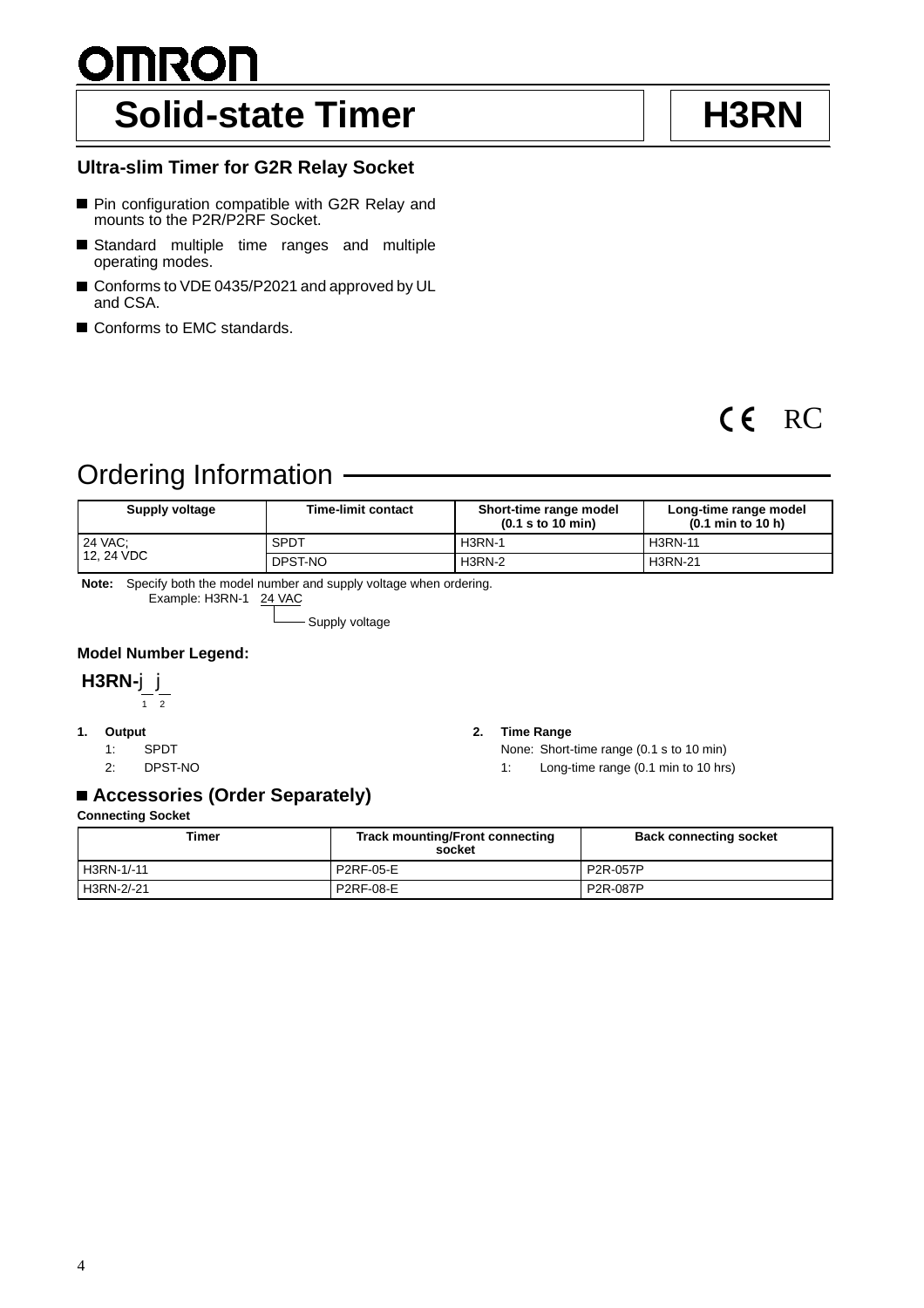# **Specifications**

# **Ratings**

| <b>Item</b>              | <b>H3RN-1/-2</b>                                                                                                                                                                                                                                                                                    | H3RN-11/-21                                                        |
|--------------------------|-----------------------------------------------------------------------------------------------------------------------------------------------------------------------------------------------------------------------------------------------------------------------------------------------------|--------------------------------------------------------------------|
| Time ranges              | 0.1 s to 10 min (1 s, 10 s, 1 min, or 10 min<br>max. selectable)                                                                                                                                                                                                                                    | 0.1 min to 10 h (1 min, 10 min, 1 h, or 10 hrs<br>max. selectable) |
| Rated supply voltage     | 24 VAC; 12, 24 VDC                                                                                                                                                                                                                                                                                  |                                                                    |
| Pin type                 | Plug-in                                                                                                                                                                                                                                                                                             |                                                                    |
| <b>Operating mode</b>    | ON-delay, interval, flicker OFF-start, or flicker-ON start selectable by DIP switch                                                                                                                                                                                                                 |                                                                    |
| Operating voltage range  | 85% to 110% of rated supply voltage (12 VDC: 90% to 110% of rated supply voltage)<br>(see note)                                                                                                                                                                                                     |                                                                    |
| <b>Power consumption</b> | 24 VAC:<br>Relay ON:<br>approx. 0.8 VA (at 24 VAC, 60 Hz)<br>Relay OFF:<br>0.5 VA (at 24 VAC, 60 Hz)<br>$12 \text{ VDC}$ :<br>Relay ON:<br>approx. $0.4 W$ (at 12 VDC)<br>0.1 W (at 12 VDC)<br>Relay OFF:<br>24 VDC:<br>approx. $0.5 W$ (at 24 VDC)<br>Relay ON:<br>0.2 W (at 24 VDC)<br>Relay OFF: |                                                                    |
| <b>Control outputs</b>   | 3 A at 250 VAC, resistive load ( $cos\phi = 1$ ) (G6B-2j 14P-FD-US used)<br>The minimum applicable load is 10 mA at 5 VDC (P reference value).                                                                                                                                                      |                                                                    |

**Note:** When using the H3RN in any place where the ambient temperature is more than 50"C, supply 90% to 110% of the rated voltages (12 VDC: 95% to 110% of the rated voltage).

## **Characteristics**

| <b>Item</b>                  | H3RN-1/-2<br>H3RN-11/-21                                                                                                                                                           |           |                                                                                                                                                                                                                                                                                                                                                       |
|------------------------------|------------------------------------------------------------------------------------------------------------------------------------------------------------------------------------|-----------|-------------------------------------------------------------------------------------------------------------------------------------------------------------------------------------------------------------------------------------------------------------------------------------------------------------------------------------------------------|
| Accuracy of operating time   | $\pm$ 1% FS max. (1 s range: $\pm$ 1% $\pm$ 10 ms max.)                                                                                                                            |           |                                                                                                                                                                                                                                                                                                                                                       |
| <b>Setting error</b>         | $±15\%±50$ ms FS max.                                                                                                                                                              |           |                                                                                                                                                                                                                                                                                                                                                       |
| <b>Reset time</b>            | Min. power-opening time: 12, 24 VDC: 0.1 s max. (including halfway reset)<br>24 VAC:<br>0.5 s max. (including halfway reset)                                                       |           |                                                                                                                                                                                                                                                                                                                                                       |
| Influence of voltage         | $±2\%$ FS max.                                                                                                                                                                     |           |                                                                                                                                                                                                                                                                                                                                                       |
| Influence of temperature     | $±2\%$ FS max.                                                                                                                                                                     |           |                                                                                                                                                                                                                                                                                                                                                       |
| <b>Insulation resistance</b> | 100 MΩ min. (at 500 VDC)                                                                                                                                                           |           |                                                                                                                                                                                                                                                                                                                                                       |
| Dielectric strength          | 2,000 VAC, 50/60 Hz for 1 min (between operating circuit and control output, or contacts of<br>different poles)<br>1,000 VAC, 50/60 Hz for 1 min (between non-continuous contacts) |           |                                                                                                                                                                                                                                                                                                                                                       |
| <b>Vibration resistance</b>  | Destruction: 10 to 55 Hz, 0.75-mm single amplitude<br>Malfunction: 10 to 55 Hz, 0.5-mm single amplitude                                                                            |           |                                                                                                                                                                                                                                                                                                                                                       |
| <b>Shock resistance</b>      | Destruction: 300 m/s <sup>2</sup> (approx. 30G)<br>Malfunction: 100 m/s <sup>2</sup> (approx. 10G)                                                                                 |           |                                                                                                                                                                                                                                                                                                                                                       |
| <b>Ambient temperature</b>   | $-10^{\circ}$ C to 55 $^{\circ}$ C (with no icing)<br>Operating:<br>$-25^{\circ}$ C to 65 $^{\circ}$ C (with no icing)<br>Storage:                                                 |           |                                                                                                                                                                                                                                                                                                                                                       |
| <b>Ambient humidity</b>      | 35% to 85%<br>Operating:                                                                                                                                                           |           |                                                                                                                                                                                                                                                                                                                                                       |
| Life expectancy              | Mechanical: 10,000,000 operations min. (under no load at 1,800 operations/h)<br>100,000 operations min. (3 A at 250 VAC, resistive load at 1,800 operations/h)<br>Electrical:      |           |                                                                                                                                                                                                                                                                                                                                                       |
| Impulse withstand voltage    | Between power terminals: 1 kV                                                                                                                                                      |           |                                                                                                                                                                                                                                                                                                                                                       |
| <b>Noise immunity</b>        |                                                                                                                                                                                    |           | ±1.5 kV, square-wave noise by noise simulator (pulse width: 100 ns/1 µs, 1-ns rise)                                                                                                                                                                                                                                                                   |
| <b>Static immunity</b>       | Destruction: 8 kV<br>Malfunction: 4 kV                                                                                                                                             |           |                                                                                                                                                                                                                                                                                                                                                       |
| <b>Enclosure rating</b>      | <b>IP20</b>                                                                                                                                                                        |           |                                                                                                                                                                                                                                                                                                                                                       |
| Weight                       | Approx. 18 g                                                                                                                                                                       |           |                                                                                                                                                                                                                                                                                                                                                       |
| <b>EMC</b>                   | <b>Emission Enclosure:</b><br>Emission AC Mains:<br>Immunity ESD:<br>Immunity RF-interference:<br>Immunity Conducted Disturbance: ENV50141:<br>Immunity Burst:                     | ENV50140: | EN55011 Group 1 class A<br>EN55011 Group 1 class A<br>EN61000-4-2: 4 kV contact discharge (level 2)<br>8 kV air discharge (level 3)<br>10 V/m (amplitude modulated, 80 MHz to<br>1 GHz) (level 3)<br>10 V/m (pulse modulated, 900 MHz)<br>10 V (0.15 to 80 MHz) (level 3)<br>EN61000-4-4: 2 kV power-line (level 3)<br>2 kV I/O signal-line (level 4) |
| <b>Approved standards</b>    | UL508, CSA22.2 No. 14<br>Conforms to VDE 0435/P2021 (for built-in use)<br>Conforms to EN50081-2, EN50082-2                                                                         |           |                                                                                                                                                                                                                                                                                                                                                       |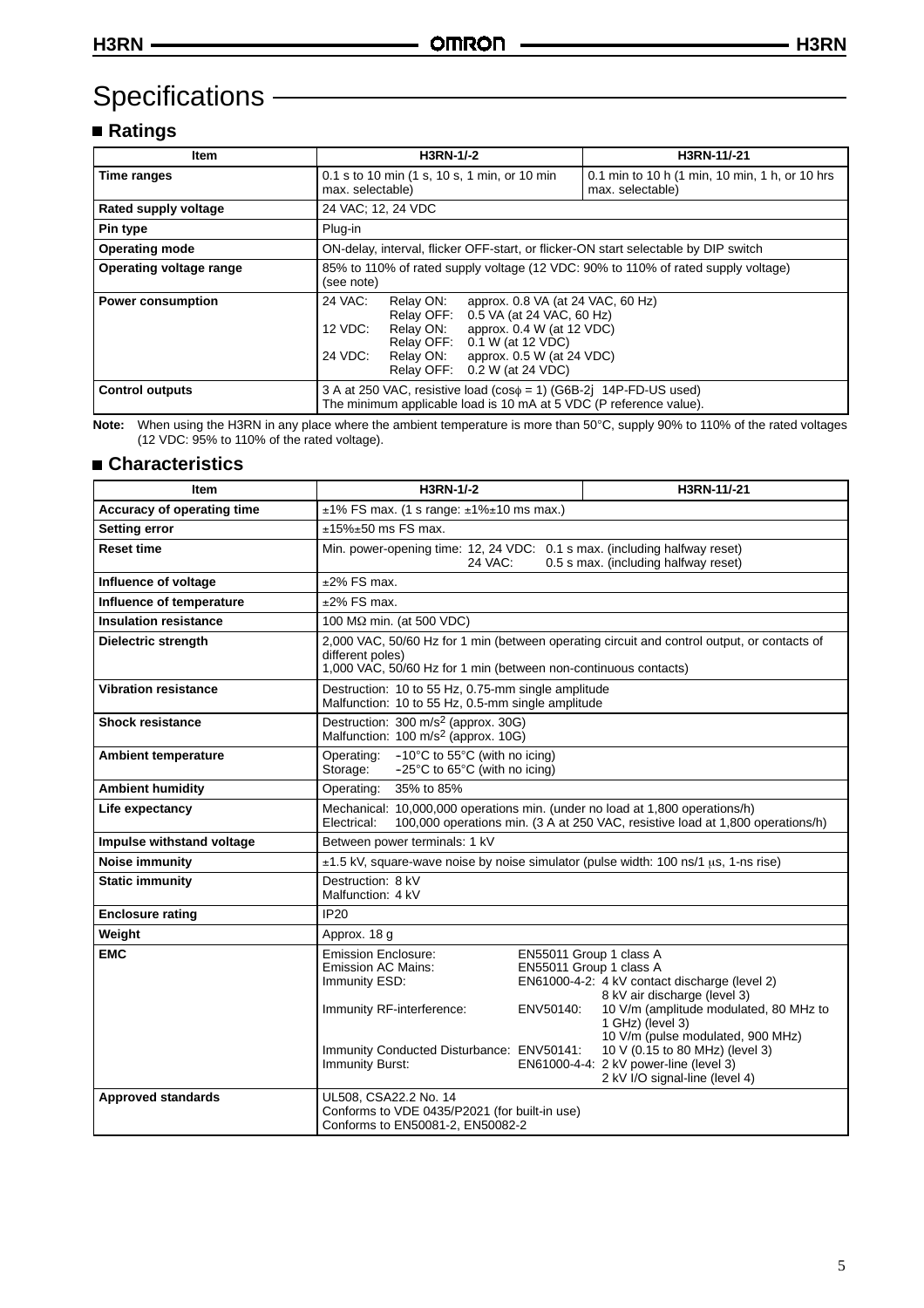# **Nomenclature**



# Operation -

# **Timing Chart**

| <b>Operating mode</b>                       | <b>Timing chart</b>                                                                                                                                        |                                                                                                                      |  |
|---------------------------------------------|------------------------------------------------------------------------------------------------------------------------------------------------------------|----------------------------------------------------------------------------------------------------------------------|--|
|                                             | H3RN-1/-11<br>H3RN-2/-21                                                                                                                                   |                                                                                                                      |  |
| ON-delay<br>Power<br>Output                 | <b>Rt</b><br>Power (1-5)<br>Time limit contact<br>$NC(4-2)$<br>Time limit contact<br>$NO(4-3)$<br>Run/Power<br>indicator (PW)<br>Output indicator<br>(OUT) | Rt<br>Power (1-8)<br>Time limit contact<br>NO (4-3, 5-6)<br>Run/Power<br>indicator (PW)<br>Output indicator<br>(OUT) |  |
| <b>Interval</b><br>Power<br>Output          | Rt<br>Power (1-5)<br>Time limit contact<br>$NC(4-2)$<br>Time limit contact<br>$NO(4-3)$<br>Run/Power<br>indicator (PW)<br>Output indicator<br>(OUT)        | Rt<br>Power (1-8)<br>Time limit contact<br>NO (4-3, 5-6)<br>Run/Power<br>indicator (PW)<br>Output indicator<br>(OUT) |  |
| <b>Flicker OFF-start</b><br>Power<br>Output | Power (1-5)<br>Time limit contact<br>$NC(4-2)$<br>Time limit contact<br>$NO(4-3)$<br>Run/Power<br>indicator (PW)<br>Output indicator<br>(OUT)              | Power (1-8)<br>Time limit contact<br>NO (4-3, 5-6)<br>ma<br>Run/Power<br>indicator (PW)<br>Output indicator<br>(OUT) |  |
| <b>Flicker ON-start</b><br>Power<br>Output  | Power (1-5)<br>Time limit contact<br>$NC(4-2)$<br>Time limit contact<br>NO (4-3)<br>Run/Power<br>indicator (PW)<br>Output indicator<br>(OUT)               | Power (1-8)<br>Time limit contact<br>NO (4-3, 5-6)<br>Run/Power<br>indicator (PW)<br>Output indicator<br>(OUT)       |  |

**Note:** t: Set time

Rt: Reset time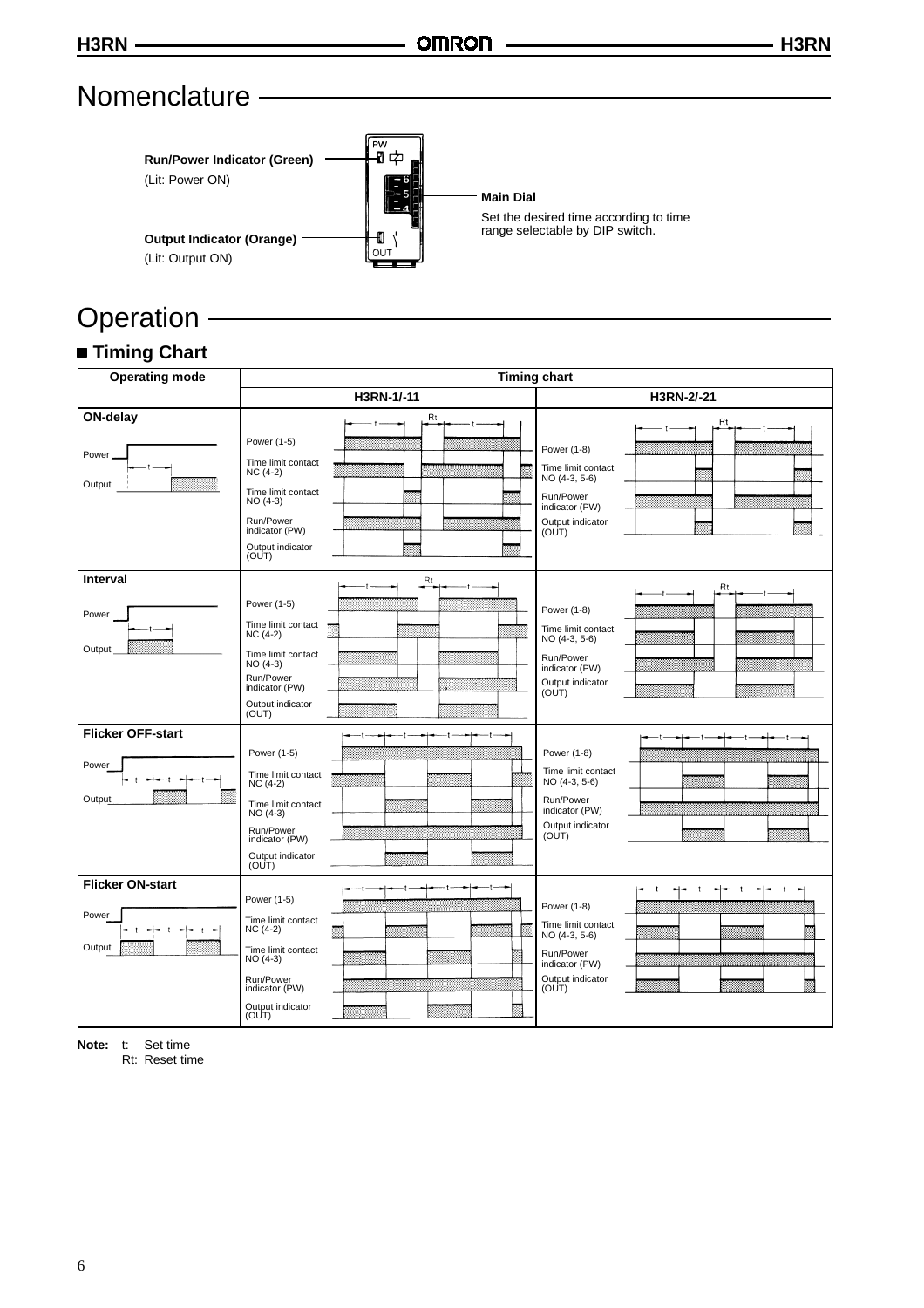# **DIP Switch Settings**

The 1-s range and ON-delay mode for H3RN-1/-2, 1-min range and ON-delay mode for H3RN-11/-21 are factory-set before shipping. **Time Ranges**

| <b>Model</b>               | Time range       | <b>Time setting</b><br>range | Setting | <b>Factory-set</b> |
|----------------------------|------------------|------------------------------|---------|--------------------|
| H3RN-1,<br><b>H3RN-2</b>   | 1 <sub>s</sub>   | 0.1 to 1 s                   | 66      | Yes                |
|                            | 10 <sub>s</sub>  | 1 to 10 s                    | R٥      | <b>No</b>          |
|                            | 1 min            | $0.1$ to 1 min               | 69      | <b>No</b>          |
|                            | $10 \text{ min}$ | 1 to 10 min                  | PP.     | <b>No</b>          |
| H3RN-11,<br><b>H3RN-21</b> | 1 min            | $0.1$ to 1 min               | 66      | Yes                |
|                            | $10 \text{ min}$ | 1 to 10 min                  | R٥      | <b>No</b>          |
|                            | 1 <sub>h</sub>   | $0.1$ to $1$ h               | 69      | <b>No</b>          |
|                            | 10 <sub>h</sub>  | 1 to 10 h                    | ΡР      | <b>No</b>          |

**Note:** The left two DIP switch pins are used to select the time ranges.

### **Operating Modes**

| <b>Operating mode</b> | Setting | <b>Factory-set</b> |
|-----------------------|---------|--------------------|
| ON-delay              | ы       | Yes                |
| Interval              | 86      | No                 |
| Flicker OFF-start     | 68      | <b>No</b>          |
| Flicker ON-start      | 99      | No                 |

**Note:** The right two DIP switch pins are used to select the operating modes.

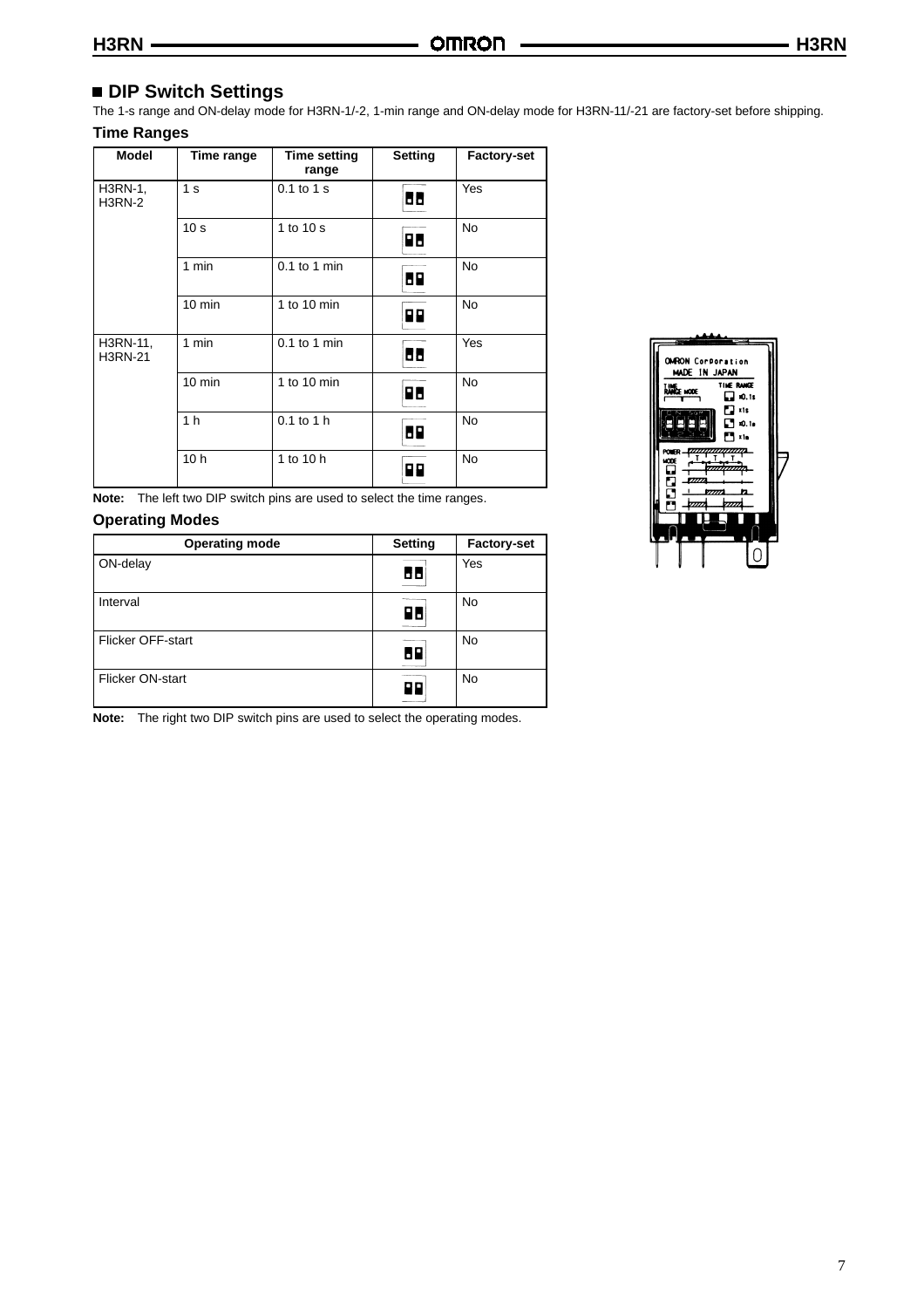# **Dimensions**

**Note:** All units are in millimeters unless otherwise indicated.

# **Timers**

## **H3RN-1/-11 Front Mounting**









# **H3RN-2/-21 Front Mounting**









### **Mounting Height**

Use the P2RF-j-E or P2R-j-7P to mount the H3RN. When ordering any one of these sockets, replace "j" with "05" for SPDT or "08" for DPST-NO.

#### **P2RF-**j**-E P2R-**j**7P**



- **Note:** 1. The value shown indicates the dimension for the P2RF-05-E with the PFP-j N Mounting Rail. The value is  $71.5$  mm when using the PFP-Nj 2.
	- 2. The value shown in parentheses indicates the dimension for the P2RF-08-E with the PFP-j N Mounting Rail. The value is 75.5 mm when using the PFP-Nj 2.

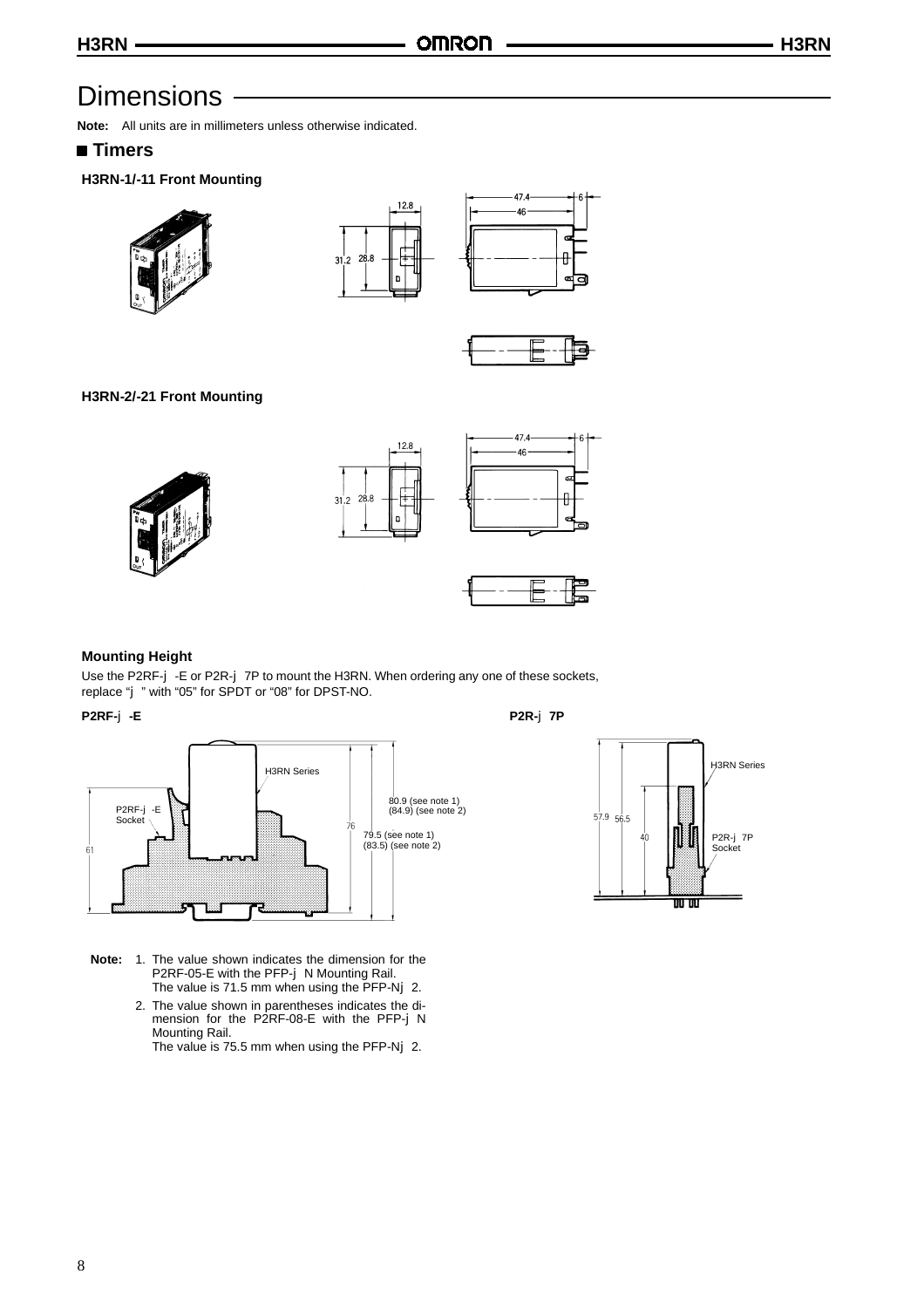# Installation

# **Connection**

**H3RN-1/-11 H3RN-2/-21**











### **Pulse Operation**

A pulse output for a certain period can be obtained with a random external input signal. Use the H3RN in interval mode as shown in the following timing charts.

### **H3RN-2/-21**





Rt: Reset time

# **! Caution**

Be careful when connecting wires.

| Mode                                            | <b>Terminals</b>                                                                                      |
|-------------------------------------------------|-------------------------------------------------------------------------------------------------------|
| <b>Pulse operation</b>                          | Power supply between 3 and 8<br>Short-circuit between 4 and 1<br>Input signal between between 3 and 1 |
| Operating mode; interval and all<br>other modes | Power supply between 1 and 8                                                                          |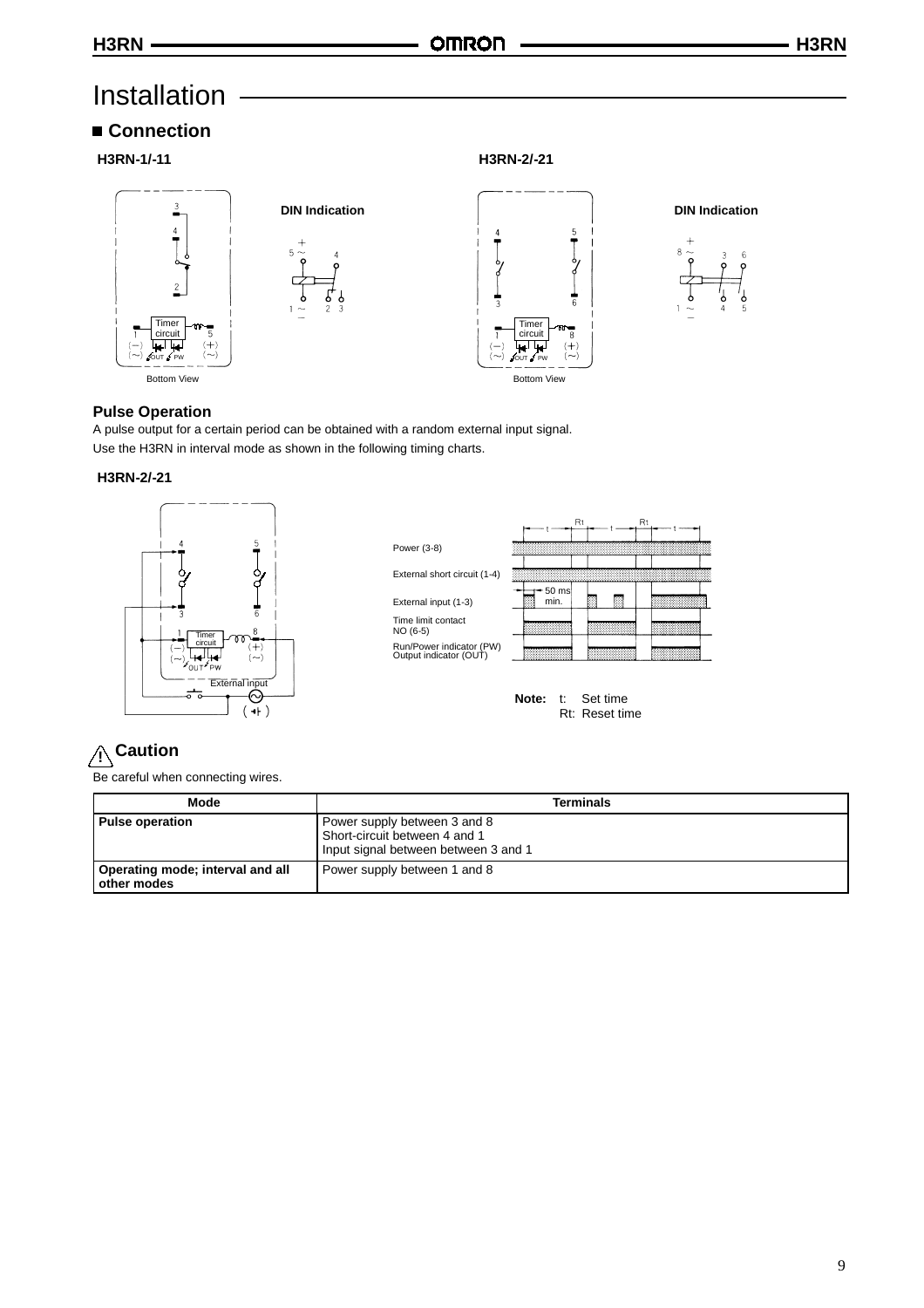# **Precautions**

When using the H3RN in any place where the ambient temperature is more than 50"C, supply 90% to 110% of the rated voltages (at 12 VDC: 95% to 110%).

Do not leave the H3RN in time-up condition for a long period of time (for example, more than one month in any place where the ambient temperature is high), otherwise the internal parts may become damaged. Therefore, the use of the H3RN with a relay as shown in the following circuit diagram is recommended.



The H3RN must be disconnected from the socket when setting the DIP switch, otherwise the user may touch a terminal imposed with a high voltage and get an electric shock.

Do not connect the H3RN as shown in the following circuit diagram onthe right hand side, otherwisethe H3RN's internal contacts different from each other in polarity may become short-circuited.



Use the following safety circuit when building a self-holding circuit with the H3RN and an auxiliary relay, such as a G2R Relay, in combination.



In the case of the above circuit, the H3RN will be in pulse operation. Therefore, if the circuit shown on page 9 is used, no auxiliary relay will be required.

Do not use the SPDT contact in a circuit which may cause short-circuiting at three points (otherwise, short-circuiting of the power supply may occur) because the SPDT contact of H3RN-1/-11 is composed of an SPST-NC contact.



Do not set to the minimum setting in the flicker modes, otherwise the contact may be damaged.

Do not use the H3RN in places where there is excessive dust, corrosive gas, or direct sunlight.

Make sure that there is a space of 3 mm or more between any H3RN Models next to each other. (When using the P2RF-j -E Socket, a space of 3 mm or more will be secured.) If a space of 3 mm or more is not secured, the ambient temperature must be less than 50"C.

The internal parts may become damaged if a supply voltage other than the rated ones is imposed on the H3RN.

### **Precautions for VDE Conformance**

The H3RN as a built-in timer conforms to VDE 0435/P2021 provided that the following conditions are satisfied.

#### **Handling**

Do not touch the DIP switch while power is supplied to the H3RN. Before dismounting the H3RN from the socket, make sure that no voltage is imposed on any terminal of the H3RN.

#### **Wiring**

Only a load with basic isolation can be connected to the output contact. The H3RN is a model with basic isolation. Therefore, the H3RN and the load will ensure reinforced isolation, thus meeting VDE standards.

Insulation requirement: Overvoltage category II,

pollution degree 2 (with a clearance of 1.5 mm and a creep-

age distance of 2.5 mm at 240 VAC)